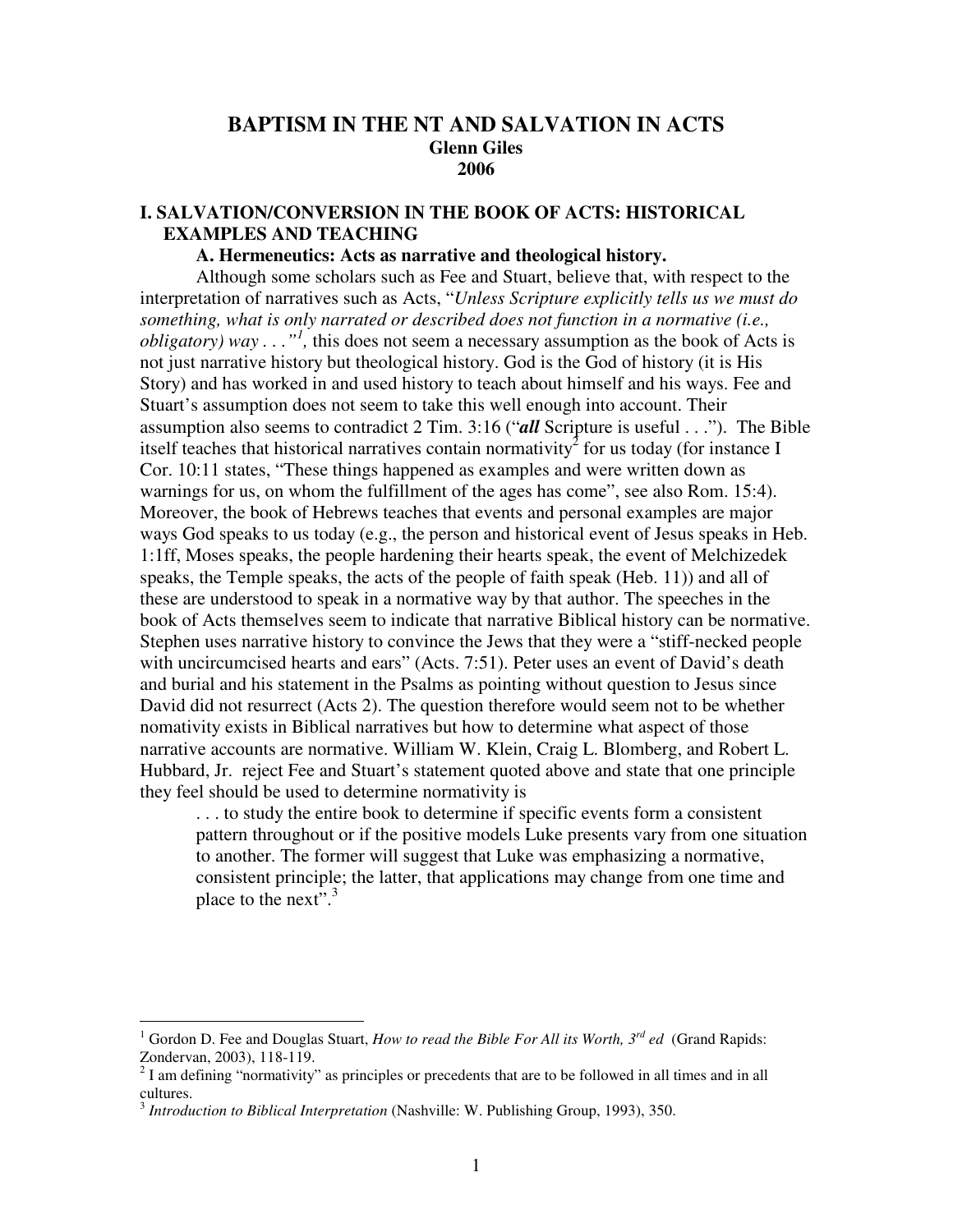| Individual        | Heard the word | <b>Believed</b> | Was Baptized | Rejoiced |
|-------------------|----------------|-----------------|--------------|----------|
| Simon             |                |                 |              |          |
| Acts 8:4-13       | X              | X               | X            |          |
| Ethiopian         |                |                 |              |          |
| Acts 8:34-39      | X              |                 | X            | X        |
| Saul              |                |                 |              |          |
| Acts 9:1-19       | X              |                 | X            |          |
| Cornelius         |                |                 |              |          |
| Acts 10           | X              |                 | X            |          |
| Lydia             |                |                 |              |          |
| Acts 16:11-15     | X              | X               | X            |          |
| Phillipian Jailor |                |                 |              |          |
| Acts 16:25-36     | X              | X               | X            | X        |
| Those of the      |                |                 |              |          |
| Baptism of        |                |                 |              |          |
| John              |                |                 |              |          |
| Acts 19:1-7       | X              | X               | X            |          |

In applying Klein, Blomberg, and Hubbard's **criterion of "consistent pattern"** in Acts with respect to individual "conversion" descriptions, I see the following<sup>4</sup>:

In using this criterion of consistency one sees that hearing the word and being baptized were included in all of the individual conversions<sup>5</sup> and thus would be a normative aspect of conversion in the *narrative portions* of Acts. This normativity from the narrative portions would not exclude belief, repentance, or rejoicing<sup>6</sup>, but merely not positively affirm them. Preaching and baptism seem then to be the major events recorded normatively in a more consistent manner than the other aspects of conversion.<sup>7</sup>

I personally would add another criterion to what is normative in the Book of Acts. Since Acts is an inspired *theological* history of the work of the Holy Spirit, I would take the speeches and words of the Lord/God, an angel, the Apostles and other Christian leaders who were being led by the Spirit to be didactic in nature and normative in the principles those speeches teach. Assuming the accuracy of Luke's record (as it is inspired) and his emphasis on the work of the Holy Spirit, their words would seem to

 $4$  Here, I simply picked those things that seemed to be indicated more explicitly in the text. This is not to say that there were not other things present such as repentance, but only that it was not explicitly noted.

 $5$  Of course there were several other places in Acts in which people as a larger group(s) were said to have become believers and followers (note the people in Athens who became Christians, Acts 17). But we are here looking at specific examples that go into some detail about those individual conversions. This would seem to allow for the application of the criterion to specific individuals. Apollos is another possible conversion (there is debate on this as he was just taught more accurately and may not have undergone a conversion).

 $6$  Of course these things might be assumed. Here however, we are only looking at things that are explicitly stated in the text.

 $7$  One note of possible importance is the fact that two of these conversions explicitly mention rejoicing after baptism. It is kind of interesting to me that that might fit into the concept that they felt they were right with God at the point of baptism and their response was joy.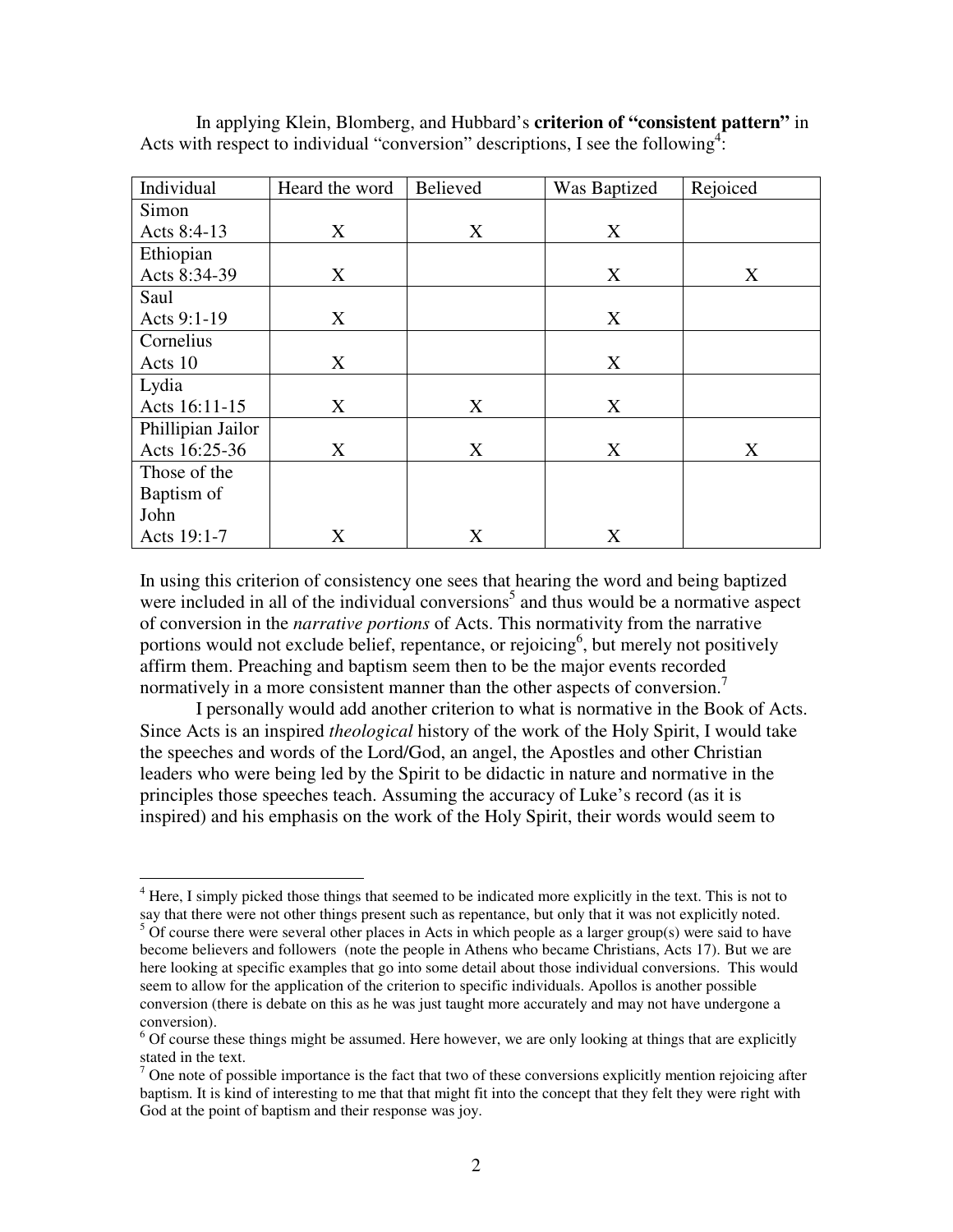indicate normative *principles* from which we can determine normative practice 8 . This would, include but not be limited to, Peter's sermon on Pentecost (Acts 2), Stephen's speech (Acts 7), Peter's speech to the household of Cornelius (10:28ff); his explanation of it (11:5ff), the issues of salvation at the Jerusalem council (Acts 15), Paul's speech at Athens (17:16ff), etc.

From all the points above *questionable* historical precedent in the book of Acts would seem to include but not be limited to passages such as:

- 1. Acts 1:15-26, the choosing of another apostle to replace one who was no longer with them. Although this passage includes statements by Peter, the passage seems to be limited to a replacement for Judas, those who were eyewitnesses of Jesus and his resurrection, and were with him from John's Baptism on. It is also noteworthy that this event is not repeated after the death of apostle James in Acts 12:2.
- 2. Acts 2:42-47, where the believers were together every day in the Temple and were selling their possessions to help those in need. Although it would not be wrong to meet every day in the Temple, we do not see this pattern repeated throughout Acts. The Gospel was not tied to the Temple. Sharing possessions and being devoted to the apostle's teaching, fellowship, breaking of bread, and prayer could be supported by other passages with this passage as illustrative but normativity would not necessarily be established here. If so, then one would have to meet everyday in the Temple.
- 3. Acts 27, where Paul journeys to Rome. Surely we are not called to follow Paul in all his travels and do a pilgrimage to Rome or Macedonia. Paul's missionary journeys are repeated but not in exact fashion.

## **B. Using the above criteria, conversion would include:**

**1. Peter's words in Acts 2:14-40** 9 : *hearing the Word of God, calling on the name of the Lord, people responding for direction with a cut heart, repentance and baptism for the forgiveness of sins, reception of the Holy Spirit, and personal decision to "save yourselves" (verse 40) were all necessary to be saved*. In addition the words of Peter, "The promise is for you and your children and for all who are far off—for all whom the Lord our God will call" (verse 39) seem to make this a universal cross-cultural normative principle.

**2. Peter's words in Acts 3:11-26**: we find hearing the word, repentance and turning to God for forgiveness of sins and times of refreshing to come. *Here hearing the word, repentance and turning to God was necessary.*

**3. Acts 10:43: Peter tells Cornelius,** "All the prophets testify about him that everyone who believes in him receives forgiveness of sins through his name". After receiving the special baptism of the Holy Spirit (just as happened to the

<sup>&</sup>lt;sup>8</sup> Here one would need to determine cultural and non-cultural aspects of those materials and sift out principles that are normative. For instance, one would not need to limit ones help to widows to be only Greek widows (Acts 6) but any widow in the church. Also, the manner of taking care of them listed in Acts 6 may not be the only way to do so, but the normative principle would be for the leaders of a church to set up a way to make it happen.

 $9^{\circ}$ This passage is especially important as it is the time of Peter giving the Keys of the Kingdom for people to enter into God's kingdom as Jesus promised would happen in Matt. 16.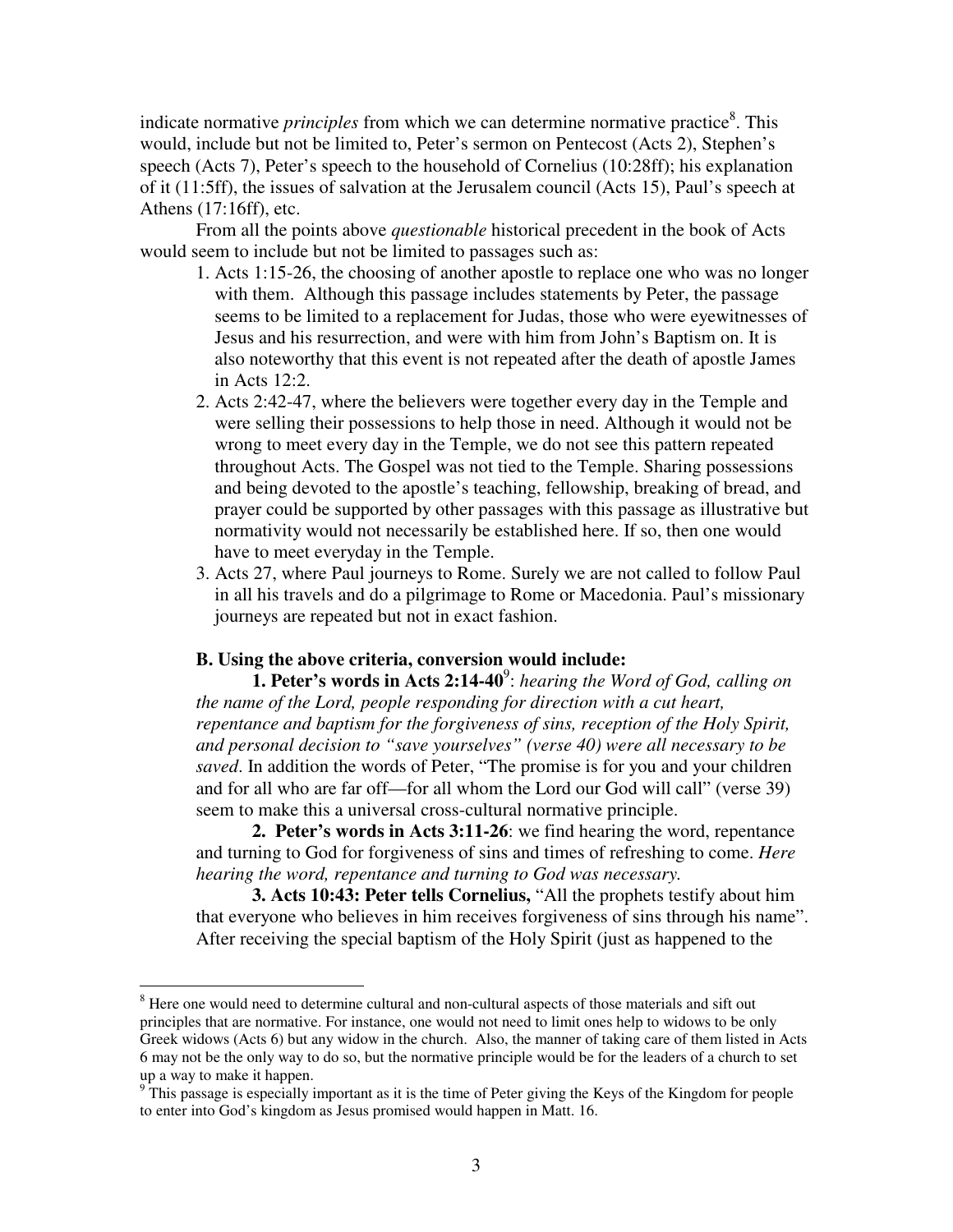Jews on the Day of Pentecost), Peter ordered them to be baptized with water. *Here it would seem belief and baptism were necessary.*

**3. The Apostles' and elder's words in Acts 15**: *Circumcision is not necessary for salvation*.

**4. Paul's words in Acts 16:31**: Paul commands the Philippian jailor to "believe in the Lord Jesus Christ and you will be saved". *This indicates that belief is necessary.*

**5. Ananias' command to Paul**, "And now what are you waiting for? Get up, be baptized and wash your sins away, calling on his name" (Acts 22:16). *Here we see baptism and calling on his name as necessary.*

**6. Paul spoke to King Agrippa saying,** "I preached that they should repent and turn to God and prove their repentance by their deeds" (Acts 26:20). *Here we see preaching, repentance, turning to God and proof of repentance by deeds as necessary.*

All of these above come out of recorded words from the mouths of God's leaders of the early church and I see no reason to not see them as normative for us today as they are integral to the spread of Christianity into the Gentile world, which seems to be part of Luke's purpose in writing Acts. Without these conversions, the summary verses in the Book of Acts (6:7; 9:31; 12:24; 16:5; 19:20; 28:31 which speak of the word of the Lord growing and spreading) would not be possible nor would the work of the Holy Spirit. Hence true conversion would seem to me to be a necessary element in Luke's main theme of "the expansion of the Gospel from Jewish to Gentile territory"<sup>10</sup>. For Luke, conversion seems to be outlined on the Day of Pentecost and thereafter extensive or exhaustive details need not be stated at each conversion event. When the Gospel moved out of Judaism into the Gentile world indeed more teaching was needed on the nature of salvation and conversion. This is exactly what Luke does when he records chapter 15 which explains that salvation was by faith "through the grace of our Lord Jesus Christ" and not through circumcision and obedience to the Law (15:1-35). This is further buttressed in his extensive accounts of Peter's reception of Gentile converts who were not circumcised (Acts 10-11).

### **C. The Term "Salvation" in Acts:**

- **1. Jesus is the only way** of salvation: Acts 4:12
- **2. Faith/belief is necessary** for salvation: Acts 16:31
- **3. Humans are involved in sharing the message** that leads to salvation: Acts. 11:14; 16:17.
- **4. Calling on the name of the Lord is necessary**: Acts 2:21.
- **5. A personal decision to save oneself** (contextually meaning a personal belief response to the message of Jesus, repentance, baptism, and reception of the Holy Spirit is necessary): Acts. 2:38-40
- **6. Circumcision is** *NOT* **involved**: Acts 15:1ff
- **7. Grace/mercy of God is involved:** Acts 15:1ff
- **8. The message is necessary**: Acts 11:14; 13:26

<sup>&</sup>lt;sup>10</sup> Klein, Blomberg, and Hubbard, 351.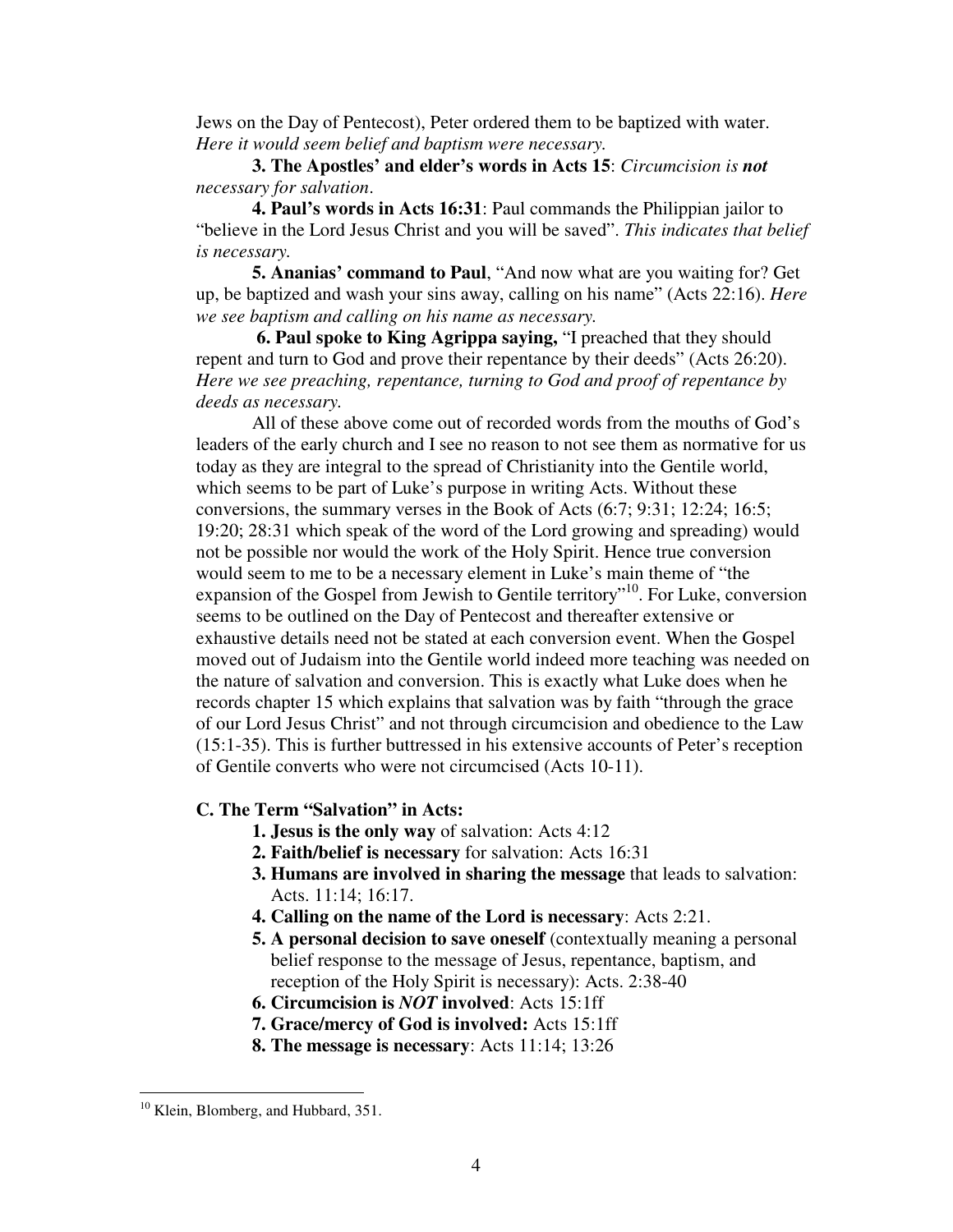*In developing a "conversion theology" from the book of Acts then we would see at least the following as normative for Christianity in any age: A person hears the Gospel about Jesus (who is the only way of salvation) and God's mercy, believes the Gospel, is convicted to make a personal decision to save himself after seeing the need to be saved, repents of sin (and makes a decision to prove his/her repentance by his/her deeds), turns to God, is baptized in water to wash away and receive the forgiveness of sins, calling on his name, and receives the gift of the Holy Spirit. There would seem to me to be no cultural aspect that would preclude these things being normative.*

### **II. BAPTISM: A CLOSER LOOK**

Since Baptism is the more debated aspect to conversion in "Christianity" today, I offer the following discussion:

#### **A. Baptism categorized: The following are several categories I found:**

**1. Baptism of John the Baptist**: Mt. 3:1,6,7, 11, 13, 14; 11:11,12; 14:2, 8; 16:14; 17:13; 21:25; Mk. 1:4, 5, 8; 6:14, 24, 25; 11:30; Lk. 3:3, 7, 12,16,21; 7:20, 29, 30, 33; 9:19; 20:4; Jn. 1:25, 26, 28, 31, 33; 3:23; 10:40; Acts 1:5, 22; 10:37; 11:16; 13:24; 18:25; 19:3-4.

**2. Baptism associated with people becoming Christians:** Matt. 28:19; Acts 2:38, 41; 8:12, 13, 16, 36, 38; 9:18; 10:47, 48; 16: 14, 33; 18:8; 19:5; Rom. 6:3-4; Eph. 4:5; Gal. 3:27; I Pet. 3:21; Col. 2:12.

**3. Baptism associated with repentance:** Mt. 3:7, 11; Mk. 1:4; Lk. 3:3; Acts 2:38; 13:24; 19:4.

**4. Baptism connected with confession of sins:** Mt. 3:6; Mk. 1:5.

**5. Baptism connected with forgiveness of sins**: Mk. 1:5; Lk. 3:3; Acts 2:38; 22:16

**6. Jesus' own baptism:** Mt. 3:16; Mk. 1:9; Lk. 3:21

**7. Baptism connected with death and/or burial**: Mt. 10:38-39; Lk. 12:50; Jn. 10:38-39; 12:50; Rom. 6:3-4; Col. 2:12

**8. Baptism connected with ceremonial washing**: Mk. 7:4; Lk. 11:38; Heb. 9:10

**9. Baptism of the Holy Spirit:** Mt. 3:11; Mk. 1:8; Lk. 3:16; Jn. 1:33; Acts 1:5; 11:16.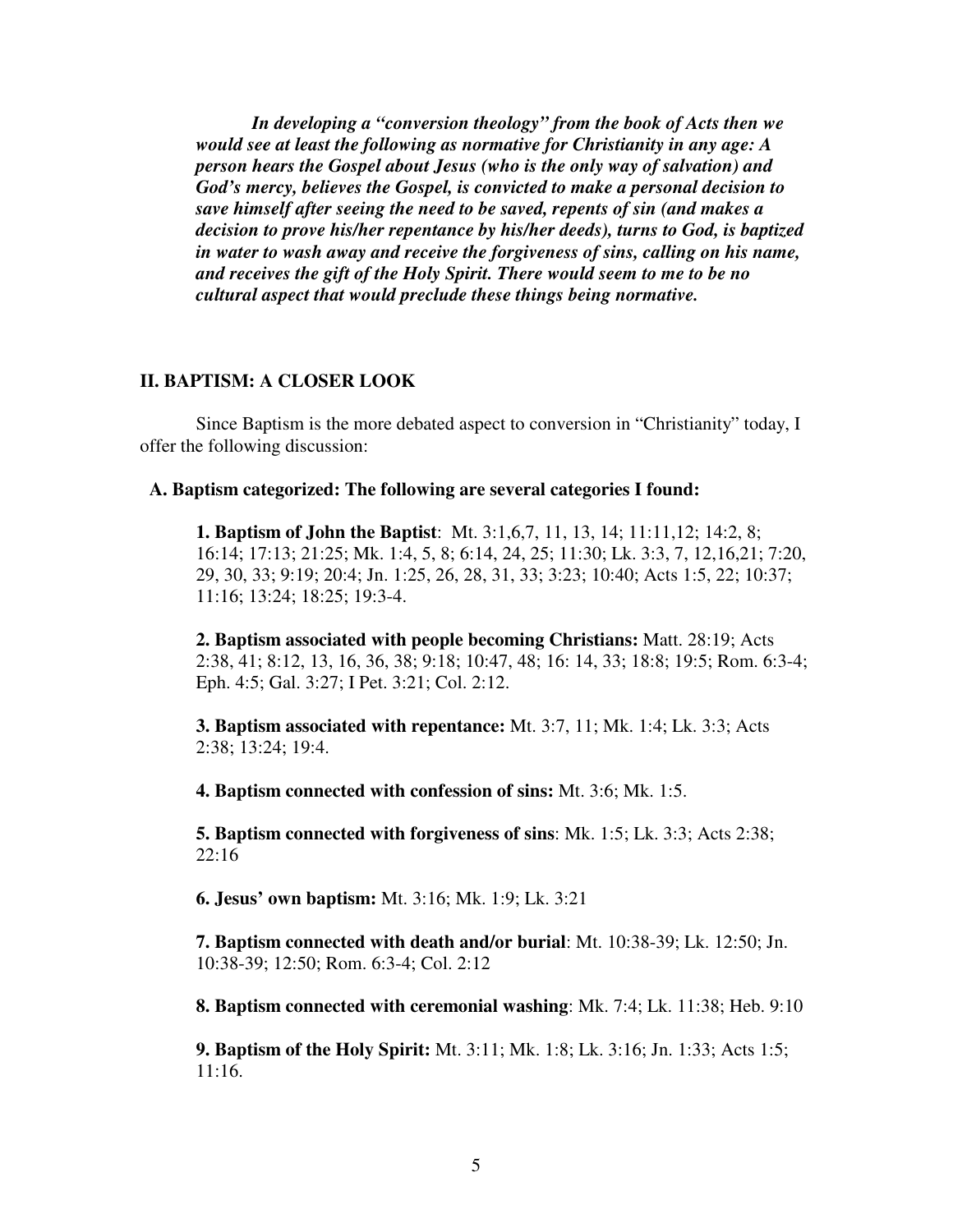**10. Baptism for the Dead:** I Cor. 1:29

**11. Baptism as a putting on of Christ:** Gal. 3:27

**12. Baptism explicitly stated as connected with salvation**: Mk. 16:16; Acts 2:38; I Pet. 3:21

**13. Baptism in other names:** I Cor. 1:13-17

**14. Baptism into Moses**: I Cor. 10:2

**15. Baptism into the body of the church by the Spirit:** I Cor. 12:13.

**16. Baptism as unique**: There is only one baptism, Eph. 4:5

**17. Baptism (John's) when received associated with acknowledging God's way is right, but when rejected with rejecting God's purpose for oneself**, Lk. 7:29, 30.

**18. Jesus and his disciples baptizing disciples in the Gospel of John**: John 3:22, 26; 4:1-2.

**19. Baptism explicitly associated with water**: Mt. 3:13-16; Mk. 1:8-9; Jn. 1:28- 31; 3:23; Acts 1:5; 8:36-38; 10:47-48; 11:16

As one can see, there are a variety of things connected with baptism. I am struck with how often the word is used in connection with John the Baptist and then how often it is associated with people becoming Christians. It seems to be a central point to both ministries. John the Baptist as the forerunner of Jesus seems to have paved the way concerning baptism in its connection with repentance, confession of sin, forgiveness of sin, and its being a way of acknowledging God's way as right and accepting God's purpose for oneself.

Jewish proselyte baptism may also may have contributed to the culture and background from which New Testament baptism was understood. In fact, David Daube in his book: *The New Testament and Rabbinic Judaism* (Peabody, Mass: Hendrickson Publishers, 1956, 1998, pp 106-140) in his chapter on "Baptismal Catechism" connects New Testament Baptism to Jewish proselyte baptism (of this G. R. Beasley-Murray is not as convinced) $<sup>11</sup>$ . I have summarized his chapter as follows:</sup>

<sup>11</sup>G. R. Beasley-Murray, *Baptism in the New Testament* (Grand Rapids: Eerdmans, 1962, 1994, 18-44) is not convinced that Christian baptism or John the Baptist's baptism can be closely associated with or came out of Jewish proselyte baptism as Daube seems to believe. Never-the-less, it would seem to me that the similarities that Daube points out with Christian baptism helps us today understand more of the culture and mileau of the First Century with respect to the concept of baptism. Note the connection of baptism with passing from death to life, its association with resurrection and life, and the concept of "new birth".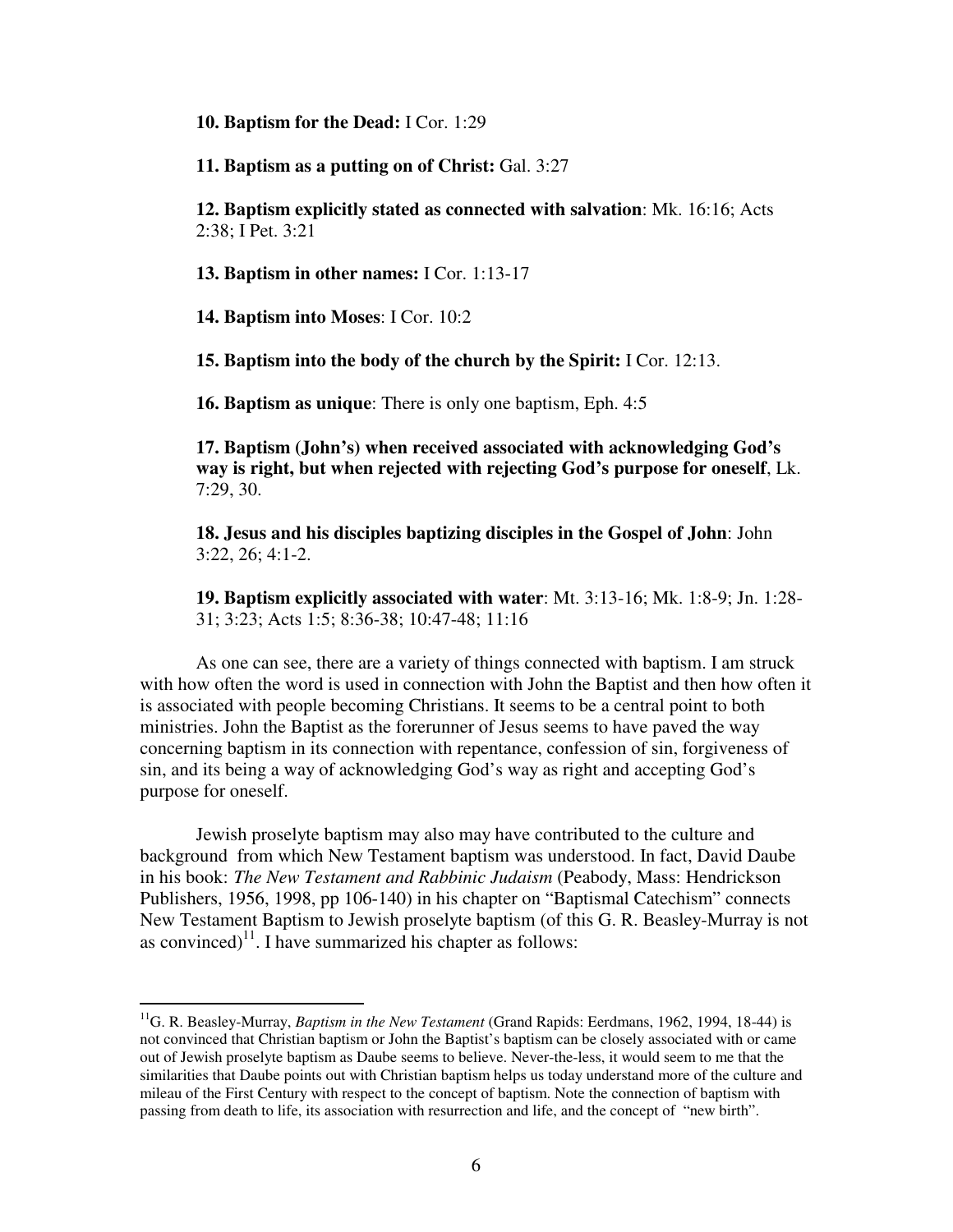In this chapter Daube discusses the background, purpose, and pattern of instruction of Jewish proselytes in connection with their baptism or conversion into Judaism. For the Jews, baptism of a proselyte had several meanings. It was the time when a person passed from "death to life" (p. 110). It was at that time he received forgiveness of sins (p. 113). The Jews considered a convert "fully Jewish as soon as he was baptized" (p. 109). In this connection the Rabbis had a maxim which stated, "he who separates himself from the uncircumcision is like him who separates himself from the grave" (p. 110). From this, Daube explains how baptism was like one who rises from the dead. He also shows that the "decisive moment in proselyte baptism was the 'going up' or 'coming up'" out of the water. The Tannaitic provision reads, "when he has undergone baptism and come up . . . he is like an Israelite in all respects" (p. 111). It was this "coming up" in association with the Gospels (Matt. 3:16, Mk. 1:10) that caused Daube to conclude (p. 112) that "Christian baptism originated in Jewish proselyte baptism." He goes on to say that baptism was not merely a purificatory act but that a convert "had the status of a new-born child" (quoted from  $1<sup>st</sup>$  and  $2<sup>nd</sup>$  century Rabbis). All of these references shed light on the baptism passages in the New Testament (such as Romans 6 of the resurrection and the passing from death to life, John 3 of the new birth, becoming a real Jew in Col. 2:12, etc). Daube reflects,

> It is obvious that the notion of a new birth was taken seriously; more seriously (a strange thought) than it seems to be taken by modern Christianity. And we may note again that the majority of conversions—namely, in conversions of women—the new birth was affected by baptism alone (i.e., without circumcision) (p. 113).

Note how similar the understanding of proselyte baptism is to the New Testament teaching on baptism.

*For the Christian, one can glean from the New Testament that there is only one* baptism, it is to be in the name of Jesus (or in the name of the Father, Son, and Holy *Spirit), it is for the forgiveness of sins, repentance is closely associated with it, it is the time one puts on Jesus, when one is buried with Jesus so that he might be raised with him, when one is saved, when one becomes part of the body of Christ, and when one receives the Holy Spirit.*

# **B. The Connection of Baptism with the forgiveness of sins, faith, and salvation. 1. Acts 2:38:** The Greek Preposition  $\epsilon$  is (*eis*) means "into, in, toward, to" "indicating motion into a thing or into its immediate vicinity"<sup>12</sup>. It is translated "so that" here by Bauer<sup>13</sup>. Baptists and others have attempted to make the word mean "because of" based on Mt. 12:41; Lk. 11:32; Rom. 4:20; and Mt. 3:11, but

<sup>12</sup> Walter Bauer, *A Greek-English Lexicon of the New Testament and Other Early Christian Literature*, translated by William F. Arndt and F. Wilbur Gingrich, (Chicago: University of Chicago Press, 1957) 227.  $^{13}$  228.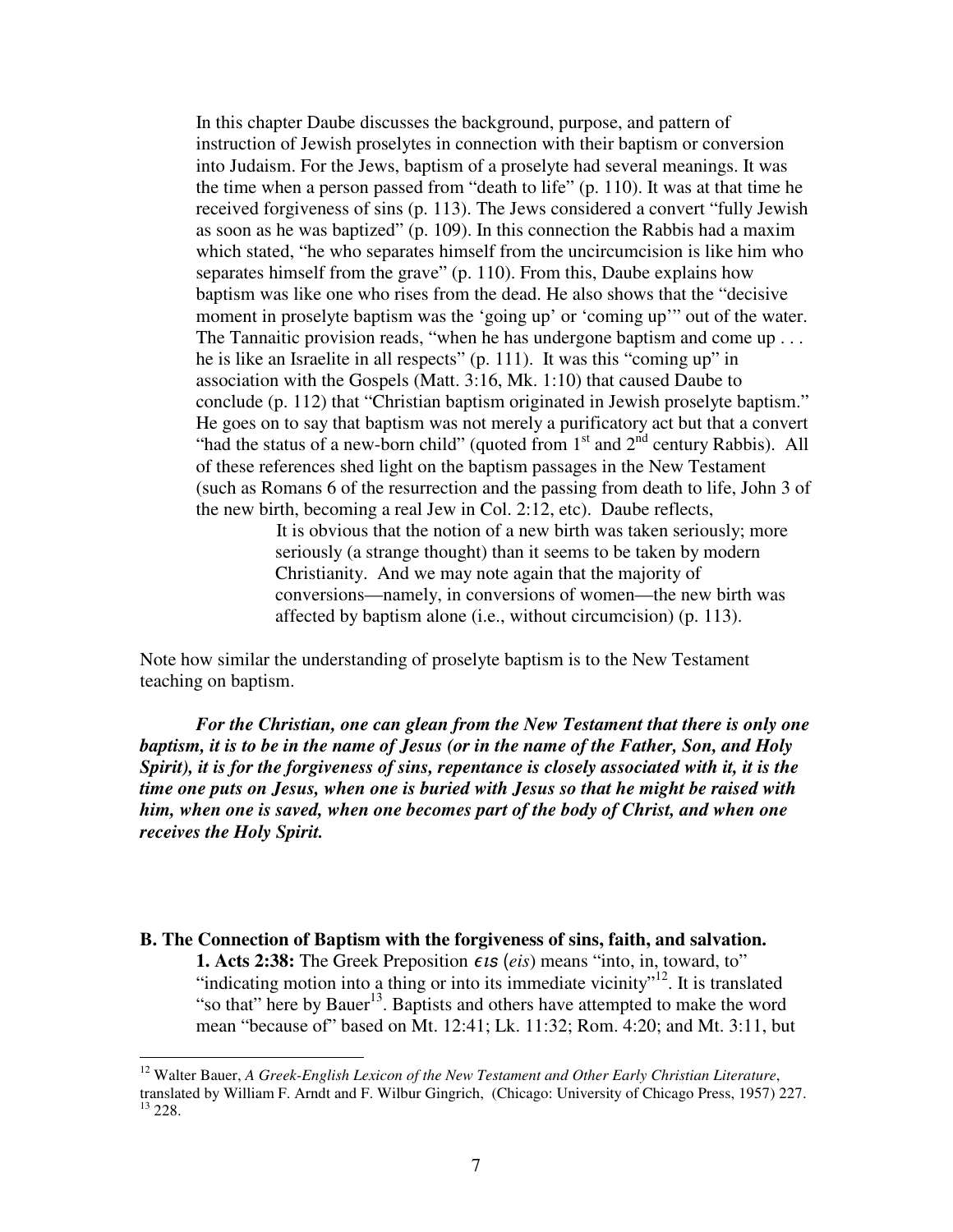the possibility of this translation is stated by Bauer as "controversial". In fact, when one looks up those passages, the translation "unto" fits very well. Hence there is not need to create a new meaning for the word when the already established semantic range fits the contexts well. Acts 2:38 thus teaches that baptism is for the purpose of or so that one might receive forgiveness of sins.

**2. Baptism historically for the first 1500 years after Christ was considered necessary for salvation and was connected with the forgiveness of sins.** In the New Testament day, one could not conceive of a non-baptized Christian. Many passages show this was the case. (e.g., Acts 22:16; 2:38; Romans 6:1-6; I Pet. 3:21; Gal. 3:27; and the examples of conversions in Acts (note how they are said to "rejoice" after baptism not before)). The separation of baptism from faith and thus baptism from salvation can be traced back to Zwingli (one of the Reformation leaders) in the 1500's  $AD<sup>14</sup>$ . (Before this time, baptism was an act of faith (even the Luther's catechism seems to say this) and one had to be baptized to be saved). Contrary to what many Baptists and others (consciously or unconsciously following Zwingli's lead) say, baptism is not a work of man but a work of God. It is an act of faith. Because of that faith act, God works on that person to cleanse him of sin, make him a new creation and bring him into the body of Christ. Baptism is a time when one surrenders to God and lets God work on him. It is the point when one, by his faith, is joined with Christ, puts Christ on, is saved, where one's sins are washed away, and where one receives the Spirit. And, since it is dependent on the active faith of the individual giving their life to God at that point in time, a previous baptism, if not accompanied by faith that one's sins were being washed away at that point, is not a saving baptism. There is no such thing in the New Testament as retroactive baptism (See Acts 19:1-10). To make baptism valid one must have faith that in submitting to him at the point of baptism that his sins are being washed away by the blood of Christ (Col. 2:12).

## **C. The Mode of Baptism**

- 1. The mode of immerse, pour, or sprinkle must be determined, as all other words are, by its meaning and context. Bauer gives the basic meaning as "*to immerse, dip* . . . (in non-Christian lit. also 'plunge, sink, drench, overwhelm', etc.)" 15
	- a. The meaning of "immerse" had not changed even up until the  $4<sup>th</sup>$  century AD. See Moulton and Milligan, *The Vocabulary of the New Testament* 16 where it is used to describe a ship that has sunk. The verb is never used to mean "sprinkle" or "pour" in NT times. Even the NT uses of it show what was meant. The following chart<sup>17</sup> illustrates the how baptism in the NT supports the definition of immersion. This is some of what lexicographers would look at to help determine a word meaning:

<sup>14</sup> On this point, see Jack Cottrell's unpublished Princeton doctoral dissertation, *Covenant and Baptism in the Theology of Huldreich Zwingli* (Princeton, NJ: Princeton Theological Seminary, 1971). See also Dr. Cottrell's excellent study *Baptism: A Biblical Study* (Joplin, MO: College Press, sixth printing, 2002), especially pages 165-68.

<sup>15</sup> Bauer, 131.

<sup>&</sup>lt;sup>16</sup> Grand Rapids: Eerdmans, 1976, 102.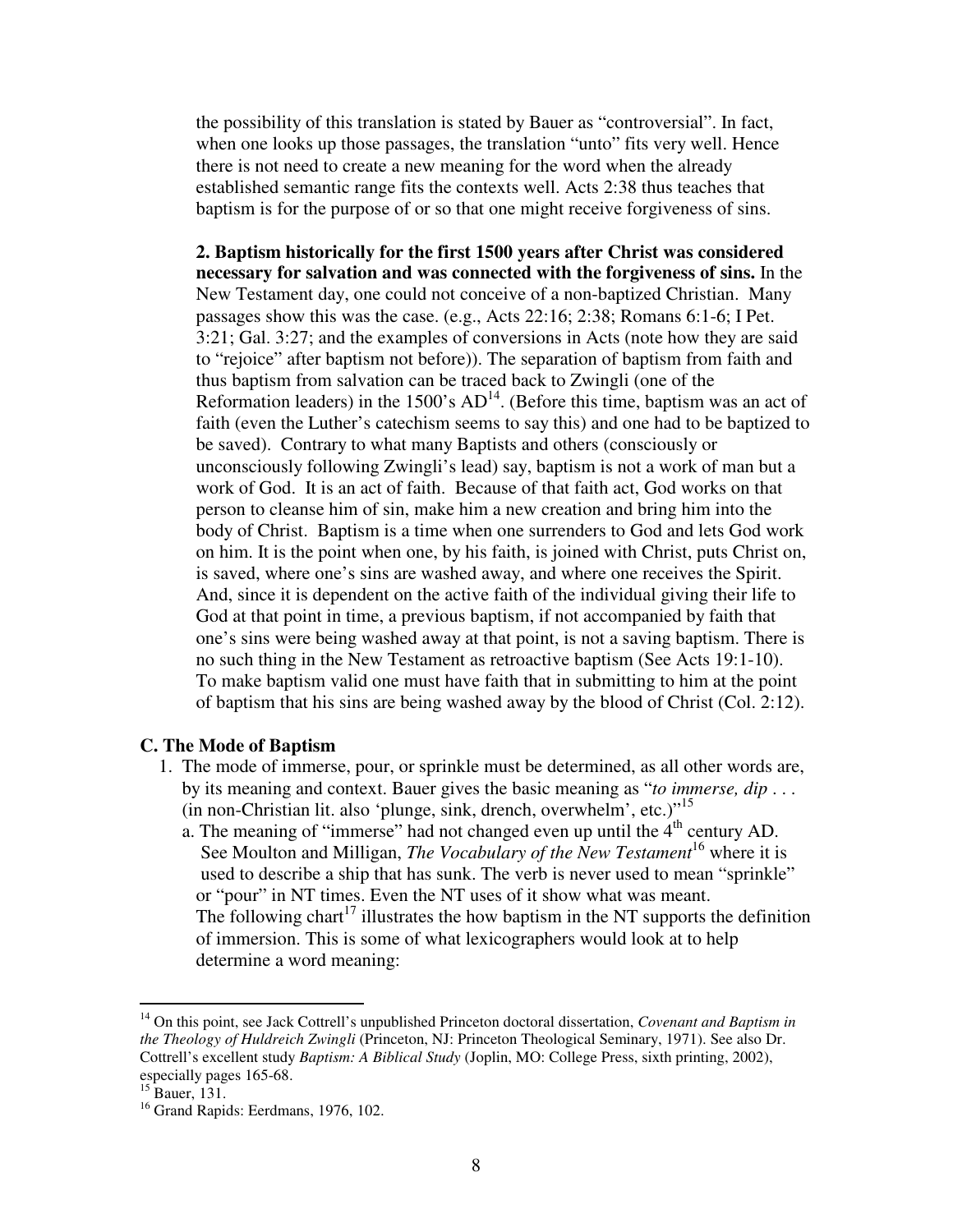| <b>Baptism</b> illustrated                 | <b>Sprinking Requires</b> | Pouring Requires | <b>Immersion Requires</b> |
|--------------------------------------------|---------------------------|------------------|---------------------------|
| Water                                      | X                         | X                | X                         |
| Plenty of Water<br>John 3:23               |                           | (X?)             | X                         |
| Done in water<br>(the Jordan) Mk. 1:9      |                           |                  | X                         |
| Going down into<br>water Acts 8:38         |                           |                  | X                         |
| Coming out of water<br>Acts 8:39; Mt. 3:16 |                           |                  | X                         |
| A burial,<br>Rom 6:4; Col. 2:12            |                           |                  | X                         |
| A resurrection<br>Col. 2:12; Rom. 6:4      |                           |                  | X                         |
| Washing the Body<br>Heb. 10:22             |                           | (X?)             | X                         |

b. From the above, it should be fairly clear that baptism in the New Testament was immersion. It is only later that the noun "baptism" began to expand its meaning to include "pouring". The first time something other than immerse is suggested to be done in its place is found in Didache 7, dated 70-100 AD. (See handout and below). Here  $\chi \epsilon \omega$  (*cheo*, "pour") is to be done instead of  $\beta \alpha \pi \tau \zeta \omega$  (*baptizo*, "to baptize/immerse") in the case where there was a shortage of water. In the context both are evidently to be understood under the noun baptisma but for the verb "*baptizo*" one does not see a change in meaning. Although the Didache allows (but does not prefer) pouring as valid baptism, the New Testament does not command to pour but to immerse. Note how the Ethiopian Eunuch saw that there was water, and Philip and the Eunuch both went down into the water and came up out of the water (Acts 8). It is important to note that in this passage in the Didache the word  $\epsilon \kappa \chi \epsilon \omega$  (ekcheo, "pour out") is not considered part of the idea of  $\beta \alpha \pi \tau \iota \zeta \omega$  (*baptizo*, "to baptize/immerse"), or the idea that one could pour would not have had to be explained. (See my paper, *The Contribution of the Didache and Justin Martyr to the History of Baptism*, done at Marquette University, 1987, available upon request). The concept of "sprinkle" comes along in later centuries.

<sup>17</sup> This chart was adapted from Gareth L. Reese, *New Testament History: A Critical and Exegetical Commentar on the Book of Acts* (Ann Arbor, MI: Braun-Brumfield, 1966), 62.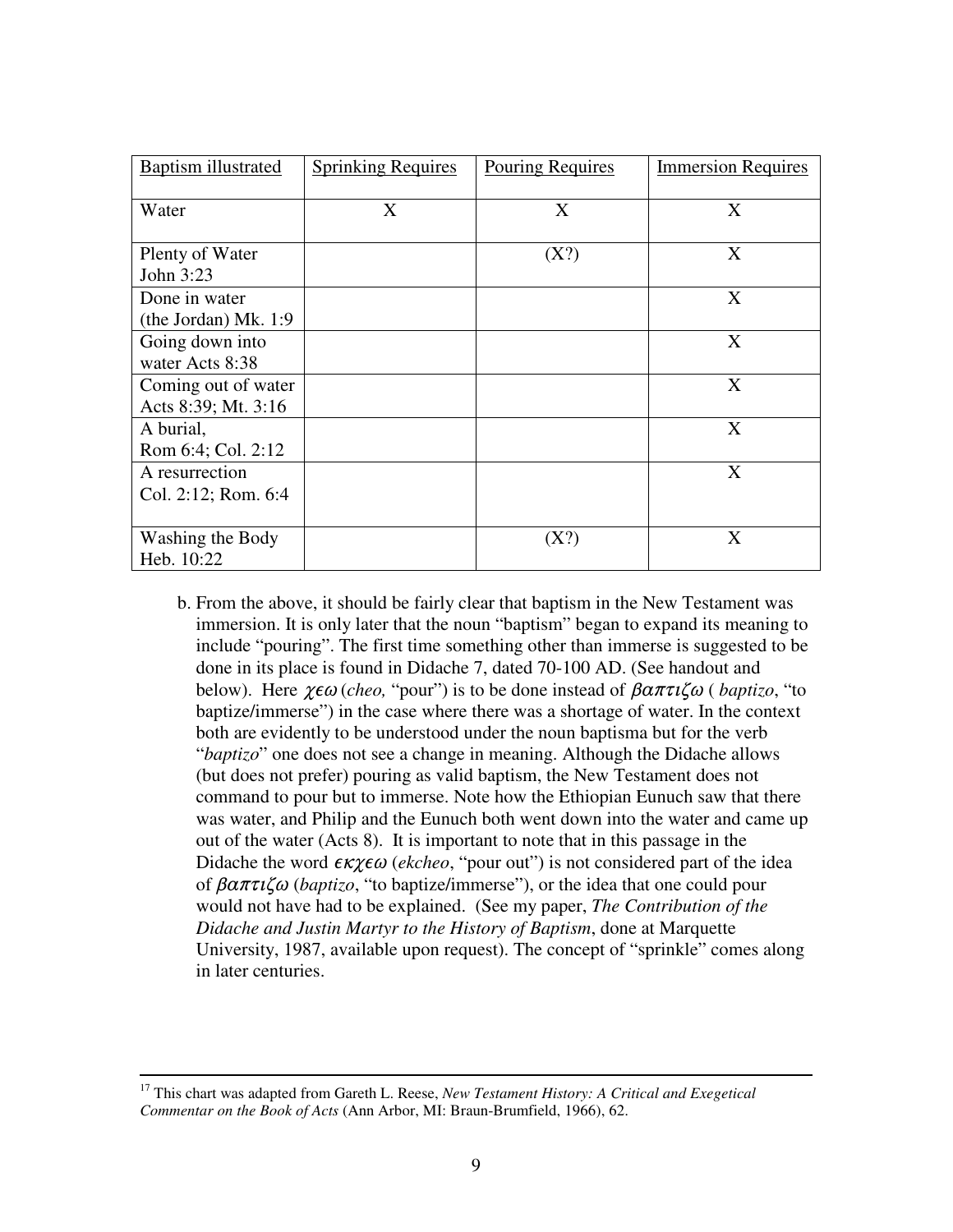# **THE DIDACHE: CHAPTER 7**

7:1 But concerning baptism, thus baptize ye: having first recited all these precepts, baptize in the name of the Father, and of the Son, and of the Holy Spirit, in running water;

7:2 but if thou hast not running water, baptize in some other water, and if thou canst not baptize in cold, in warm water;

7:3 but if thou hast neither, pour ( $\chi \epsilon \omega$ , *cheo*) water three times on the head, in the name of the Father, and of the Son, and of the Holy Spirit.

7:4 But before the baptism, let him who baptizeth and him who is baptized fast previously, and any others who may be able. And thou shalt command him who is baptized to fast one or two days before<sup>18</sup>.

c. The question of the impossibility of immersion because of lack of water. Was there enough water and places to immerse? There were many baptisteries in Jerusalem in that day as the Jews baptized Gentile converts to Judaism as part of their becoming Jews. There were many Jewish baptisteries in various places, e.g., see hand out concerning the ones at Sepphoris from *Biblical Archaeology Review*, March/April, 2002, pp. 50-55 (see handout). The idea that there would not have been enough water or places to baptize (immerse) the first 3000 on the day of Pentecost is just not true.

d. The question as to whether to baptize with **THREE** immersions, as the Greek Orthodox Church does (once on the name of the Father, and once in the name of the Son, and once in the name of the Holy Spirit), or just one immersion has been debated based on the command in Matthew 28:19-20. However, since the verse only uses one preposition,  $\epsilon$ *is* (*eis*), governing one noun which is singular,  $ovolu\alpha$  (name), it would seem there is only one immersion to be done in one name. Since all three names are naming the same God, the singular term "name" is used. It did not say "baptize in the names . . ."

On another note, there are those who claim that the only valid baptism is in the name of Jesus (the way Acts shows they were baptized). This, however, I believe is a misunderstanding of the fact that the Father, Son, and Holy Spirit are YHWH and so is Jesus. To baptize in the name of Jesus (which means "YHWH is salvation") is the same as baptizing in the name of the Father, Son, and Holy Spirit.

# **D. The Candidate for Baptism.** Should it be an infant or adult?

1. Infant baptism: There is no express instance of infant baptism in the NT. Those who practice it appeal to the household baptisms of passages in Acts such as Acts 10:47, 48; 16:15, 29-34; I Cor. 1:16; and I Cor. 16:15. Even thought the term for "household" can include infants, it is not a necessity, especially if there were no infants in that household. The first explicit reference to infant baptism in Christian history is found in Irenaeus about 180AD (*Adv. Haer.*, 2:22,4).

<sup>&</sup>lt;sup>18</sup> From http://www.earlychristianwritings.com/text/didache-hoole.html.